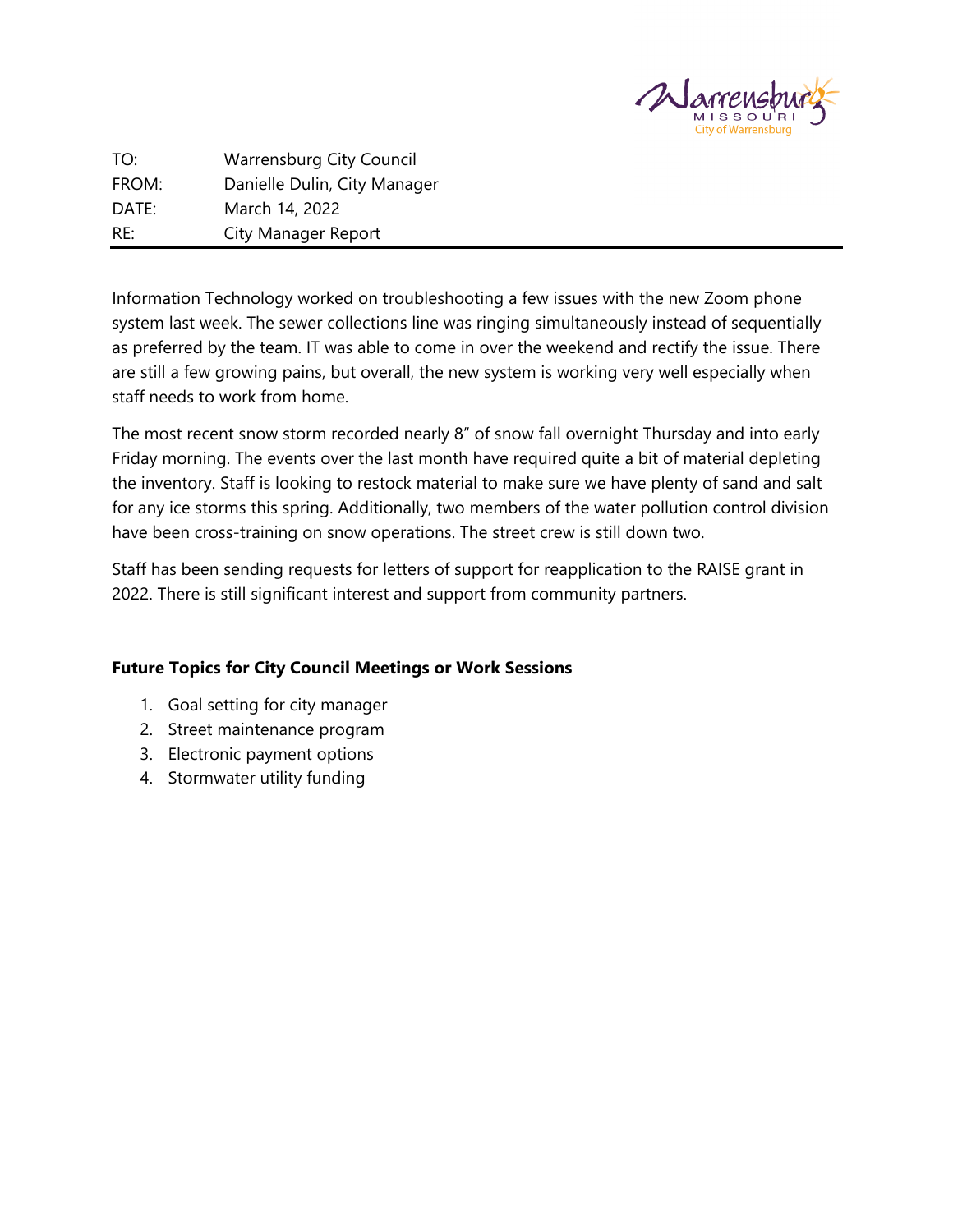### **COMMUNITY DEVELOPMENT**

Barbara Carroll, Director March 8, 2022

### **Community Development Monthly Activity Report**

The Community Development report for February is attached. Please let me know if you have any questions about the information presented.

### **ADA Transition Plan Update**

ADA Coordinator Brett Penrose is currently working to update the City's ADA Transition Plan. The Transition Plan, required by the Americans with Disability Act, must be updated every three years and is a comprehensive evaluation of the City's facilities and programs to ensure accessibility to the public. Penrose is currently performing inspections of all City-owned parking lots, City buildings, sidewalks and parks and will then begin evaluating all programs offered by the City to ensure inclusiveness for all who participate. Penrose plans to complete the update later this year.

### **Solid Waste Management Grant Application**

Staff is in the final stages of preparing the grant application. I have had conversations with four firms this week and am waiting to receive the quotes from them in order to finalize the grant amount we will request. The grant application must be submitted on Tuesday, March 15, so I hope to be able to give a final update at Monday night's meeting.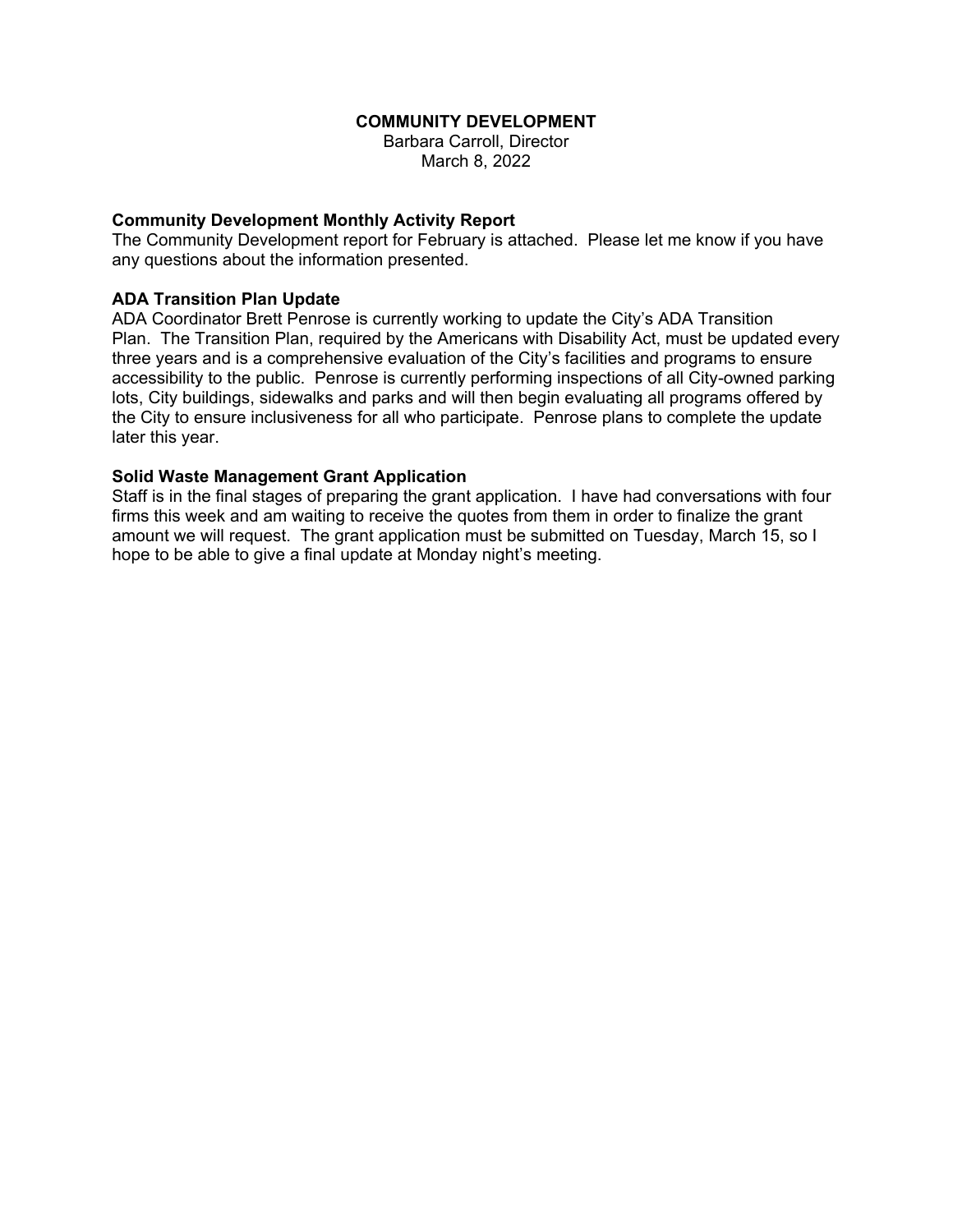### **2022 COMMUNITY DEVELOPMENT DEPARTMENT**

#### **Activity during the Month of February**

|                                                                                                                                                                                                                                                                                                                                               | Feb-22                                                                                            | <b>YTD 2022</b>                                                                   | Feb-21                                                                  | <b>YTD 2021</b>                                                                      |
|-----------------------------------------------------------------------------------------------------------------------------------------------------------------------------------------------------------------------------------------------------------------------------------------------------------------------------------------------|---------------------------------------------------------------------------------------------------|-----------------------------------------------------------------------------------|-------------------------------------------------------------------------|--------------------------------------------------------------------------------------|
| <b>BUILDING PERMITS</b>                                                                                                                                                                                                                                                                                                                       |                                                                                                   |                                                                                   |                                                                         |                                                                                      |
| New One & Two Family permits<br>Single Family Additions/Alterations permits<br>New Commercial, Industrial, Multi Family permits<br>Commercial & Industrial Additions/Alterations permits<br><b>Other Permits Issued</b>                                                                                                                       | 3<br>11<br>0<br>6<br>5                                                                            | 3<br>$\overline{22}$<br>$\mathbf 0$<br>14<br>8                                    | 1<br>$\overline{7}$<br>$\pmb{0}$<br>$\overline{4}$<br>4                 | 1<br>$\overline{9}$<br>0<br>6<br>12                                                  |
| <b>TOTAL BUILDING PERMITS</b>                                                                                                                                                                                                                                                                                                                 | 25                                                                                                | 47                                                                                | 16                                                                      | 28                                                                                   |
| Plan Reviews<br><b>Building Inspections</b><br><b>Construction Valuation</b>                                                                                                                                                                                                                                                                  | 16<br>100<br>\$1,056,831                                                                          | 26<br>239<br>\$1,226,884                                                          | 9<br>100<br>\$480,762                                                   | 18<br>215<br>\$538,775                                                               |
| <b>PLANNING &amp; ZONING</b>                                                                                                                                                                                                                                                                                                                  |                                                                                                   |                                                                                   |                                                                         |                                                                                      |
| Plats<br>Planning & Zoning items (Conditional Use Permits<br>Rezonings, Ordinance Amendments & Annexations)<br>Board of Adjustment items                                                                                                                                                                                                      | 1<br>$\overline{2}$<br>0                                                                          | 1<br>3<br>$\mathbf 0$                                                             | 0<br>$\Omega$<br>$\pmb{0}$                                              | 0<br>0<br>$\pmb{0}$                                                                  |
| <b>CODE ENFORCEMENT</b><br><b>Violations Opened (Not Cases)</b><br>Garbage and Trash<br>Parking<br>Vegetation<br>Nuisance<br>Signs<br><b>TOTAL VIOLATIONS</b><br>Active Cases in Community Development<br>Active Cases in Court<br>Closed Cases in February<br>Unfounded in February<br><b>Closed Cases YTD</b><br><b>Unfounded Cases TYD</b> | 14<br>$\overline{7}$<br>$\mathbf{1}$<br>15<br>0<br>37<br>38<br>$\mathbf{1}$<br>26<br>0<br>83<br>3 | 34<br>26<br>3<br>43<br>0<br>106                                                   | 18<br>$\overline{7}$<br>$\overline{2}$<br>40<br>$\mathbf 0$<br>67       | 39<br>11<br>$\overline{2}$<br>95<br>0<br>147                                         |
| PROPERTY MAINTENANCE<br><b>Violations Opened (Not Cases)</b><br><b>Accessory Structures</b><br>Mold / Pests<br>Roofs (Roof Assemblies)<br>Exterior<br>Indoor<br>Lead/Asbestos<br><b>Casualty Damage</b>                                                                                                                                       | 0<br>0<br>0<br>$\overline{2}$<br>$\pmb{0}$<br>$\pmb{0}$<br>$\mathbf 0$                            | 0<br>1<br>$\mathbf 0$<br>$\overline{2}$<br>$\Omega$<br>$\mathbf 0$<br>$\mathbf 0$ | 2<br>$\mathbf 0$<br>$\mathbf 0$<br>8<br>1<br>$\mathbf 0$<br>$\mathbf 0$ | 2<br>$\overline{\mathbf{c}}$<br>$\mathbf{1}$<br>9<br>4<br>$\mathbf 0$<br>$\mathbf 0$ |
| <b>TOTAL VIOLATIONS</b>                                                                                                                                                                                                                                                                                                                       | $\overline{\mathbf{c}}$                                                                           | 3                                                                                 | 11                                                                      | 18                                                                                   |
| Active Cases in Community Development<br>Active Cases in Court<br>Closed Cases in February<br>Unfounded in February<br><b>Closed Cases YTD</b><br><b>Unfounded Cases YTD</b>                                                                                                                                                                  | 40<br>4<br>0<br>$\mathbf{1}$<br>$\mathbf{1}$<br>$\mathbf{1}$                                      |                                                                                   |                                                                         |                                                                                      |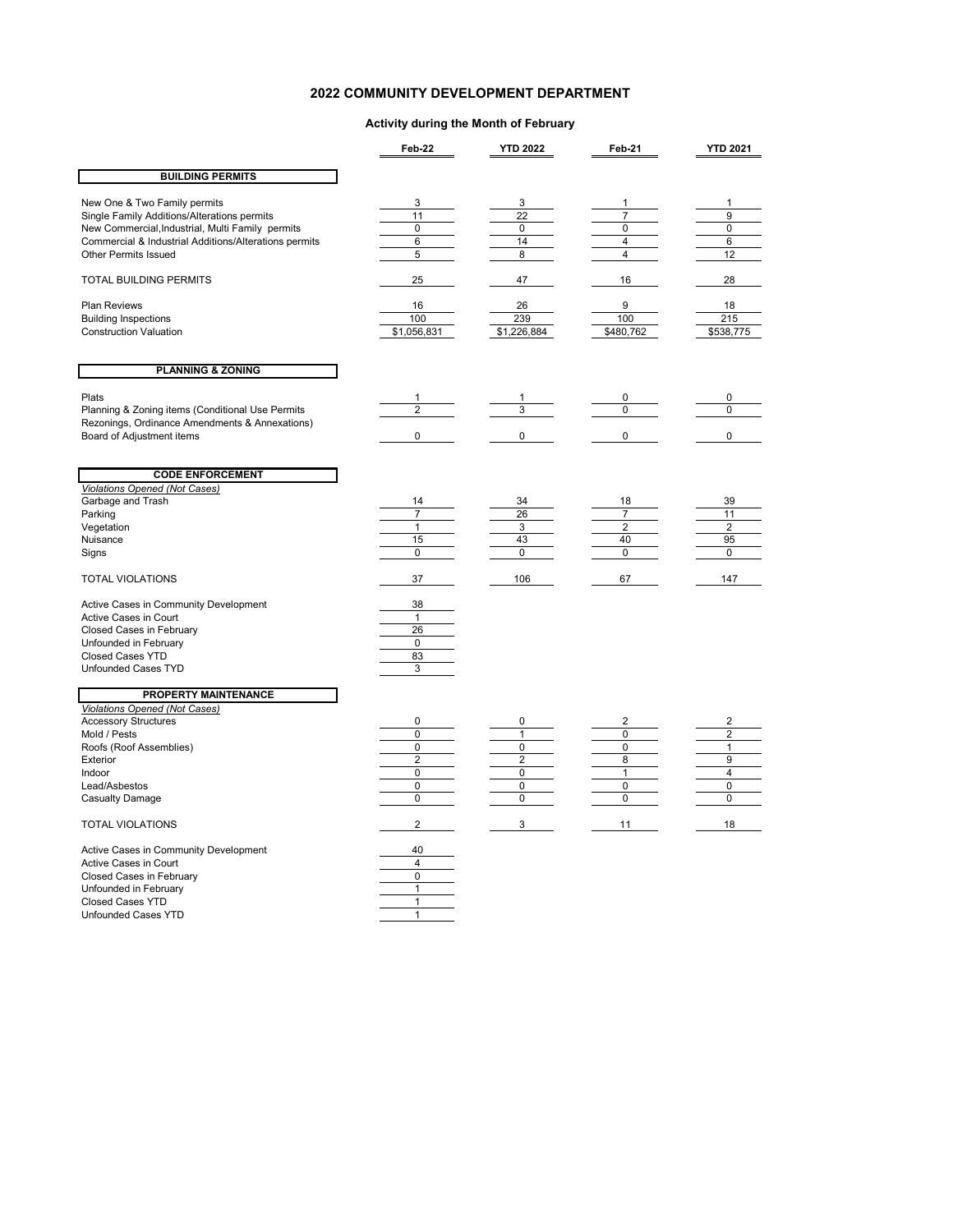## **FIRE DEPARTMENT**

Kenneth Jennings, Fire Chief March 9, 2022

## **Promotions**

A battalion chief vacancy was created upon my promotion to Fire Chief. An internal process was conducted which included panel interviews with community leaders, candidate scenario questionnaires, and chief officer interviews. Brent Hansen emerged as the leading candidate and was offered the position. Battalion Chief Hansen began his duties on March 7, 2022.

The promotion of Chief Hansen created a vacant captain position. Eligible captain candidates completed a testing process in April of 2021. The list from this process is maintained for one year. Firefighter Specialist Ryan Smith was the leading candidate from this process and was offered the position. Captain Smith began his duties on March 7, 2022.

# **Full-time Appointments**

Four full-time firefighter applicants were appointed to fill vacant positions. Deidra Gross, Ken Feltenstein, Travis Hopkins, and Collin Fitterling accepted full-time positions. Gross and Feltenstein were part-time firefighters and recently completed the final certification requirements to become full-time. Hopkins and Fitterling were external applicants, and both bring previous fire service experience with them.

# **Training Facility**

Additions to our training facilities at Station 2 are near completion. The addition of a pitched roof prop was coordinated by Captain Adkison. Deputy Chief Oxley and the crews at Station 2 provided the labor to complete the project. This addition not only provides a realistic training opportunity to perform roof work but has a small room and window access on the back to practice victim and firefighter rescue. The expansion of our training facilities over the past year have been made possible through numerous donations of materials and services.

# **Equipment Maintenance**

Tires that were needed on one of our engines finally arrived! They have been installed on the apparatus. A spare set in now in our possession just in case we encounter unexpected tire damage.

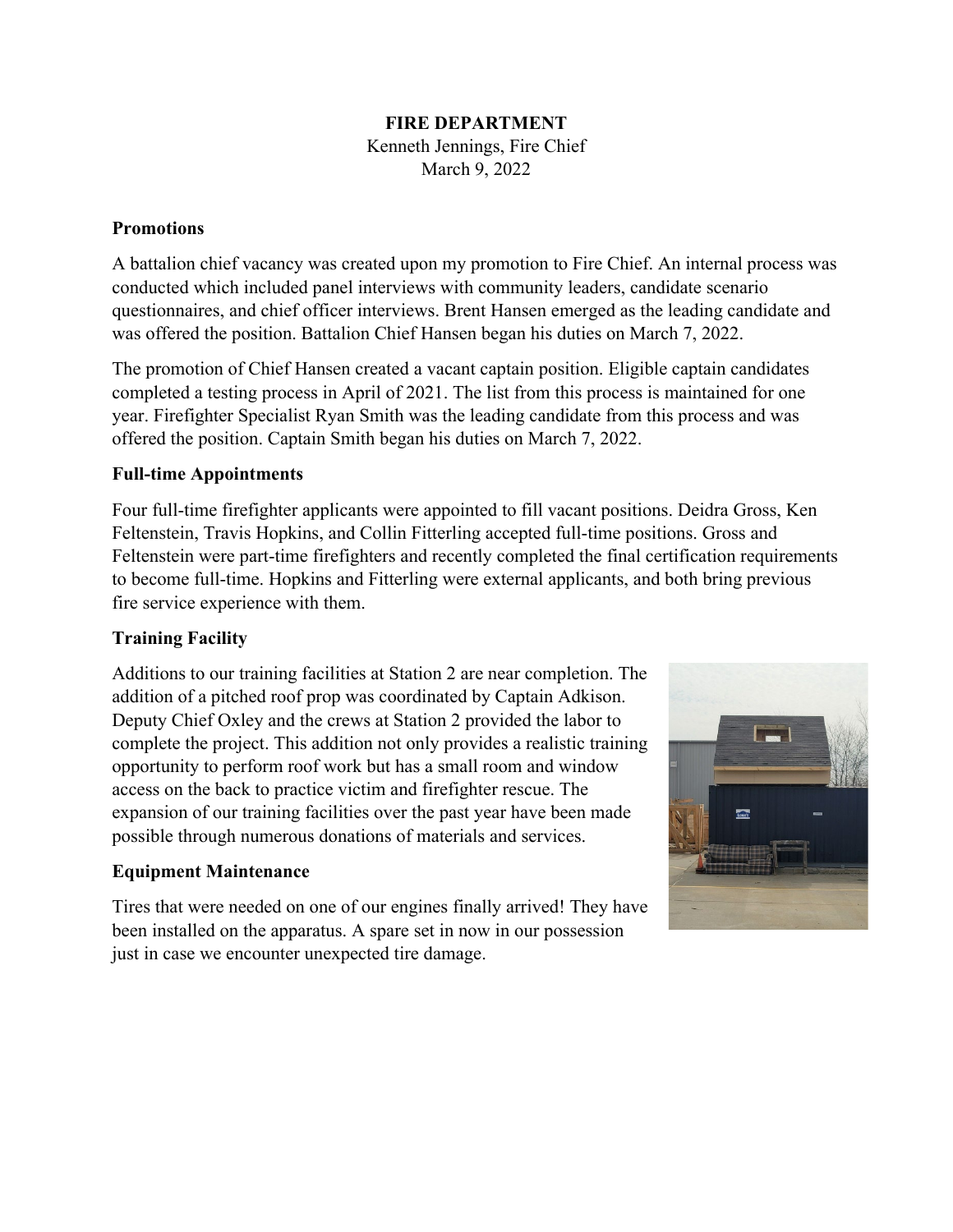# **Human Resources**

# Greg McCullough, Director March 11th, 2022

### Human Resources Activities:

- 1. Positions
	- a. Street Maintenance Worker I This position remains posted and open until filled. We have two remaining positions open at this time. We will be interviewing as applications are received and reviewed. We have not received any additional applications since our last report.
	- b. Water Pollution Control Operator I We posted this position prior to the job fair a week and a half ago. We received a little bit of interest from a couple of individuals, however we have not received any applications as of yet.
	- c. Firefighter/EMT This position remains posted or open until filled. We are still one fulltime Firefighter/EMT down, however we have received 2 additional applications for this position since my last report.
	- d. Part Time Firefighter and Student Resident Firefighter This position was reposted on February 12<sup>th</sup> and will close on March  $11<sup>th</sup>$ . We currently have 2 applications that have been received since reposting.
	- e. Police Officer/SRO This position remains posted and will remain open until filled. I do not have any information regarding applications received at the Police Department.
	- f. Pollice Officer This position remains posted and will remain open until filled. We do have an offer letter out for another officer and are awaiting a response.
	- g. Police Officer Trainee This position was posted on October  $15<sup>th</sup>$  and will remain posted until filled for the next Cadet class. A conditional offer letter has been extended to an applicant for this position as well and we are awaiting a response.
	- h. Part Time Police Records Clerk This position was posted on January 19th and will remain posted until filled. We have received three applications for this position since our last report. We have received two additional applications since the job fair.
	- i. Park Operations Superintendent Christian Schoolcraft began in this position on February 28th, 29022.
	- j. We have been working with the Parks and Recreation department and all of the Summer/Seasonal positions have been posted to our website as open until filled. We wanted to get all of the positions posted prior to the Job Fair on February 28<sup>th</sup>. These positions include: Baseball/Softball Officials, Community Center Attendants, Concessions Attendants, Day Camp Counselors, Fitness Attendants, Group Fitness/Wellness Instructors, Part-time Indoor Soccer Officials, Part-time Marketing Coordinator, Part-time Parks Maintenance I Worker, Part-time Personal Trainers, Parttime Swim Instructors, Site Supervisors and Summer Day Camp Coordinator. We have received over 20 applications for several of these positions since the job fair.

### Other Activities:

1. Completed the City Clerk search process and our new Clerk will start on March  $21^{st}$ . We also completed making the phone calls and send out the letters to the over 90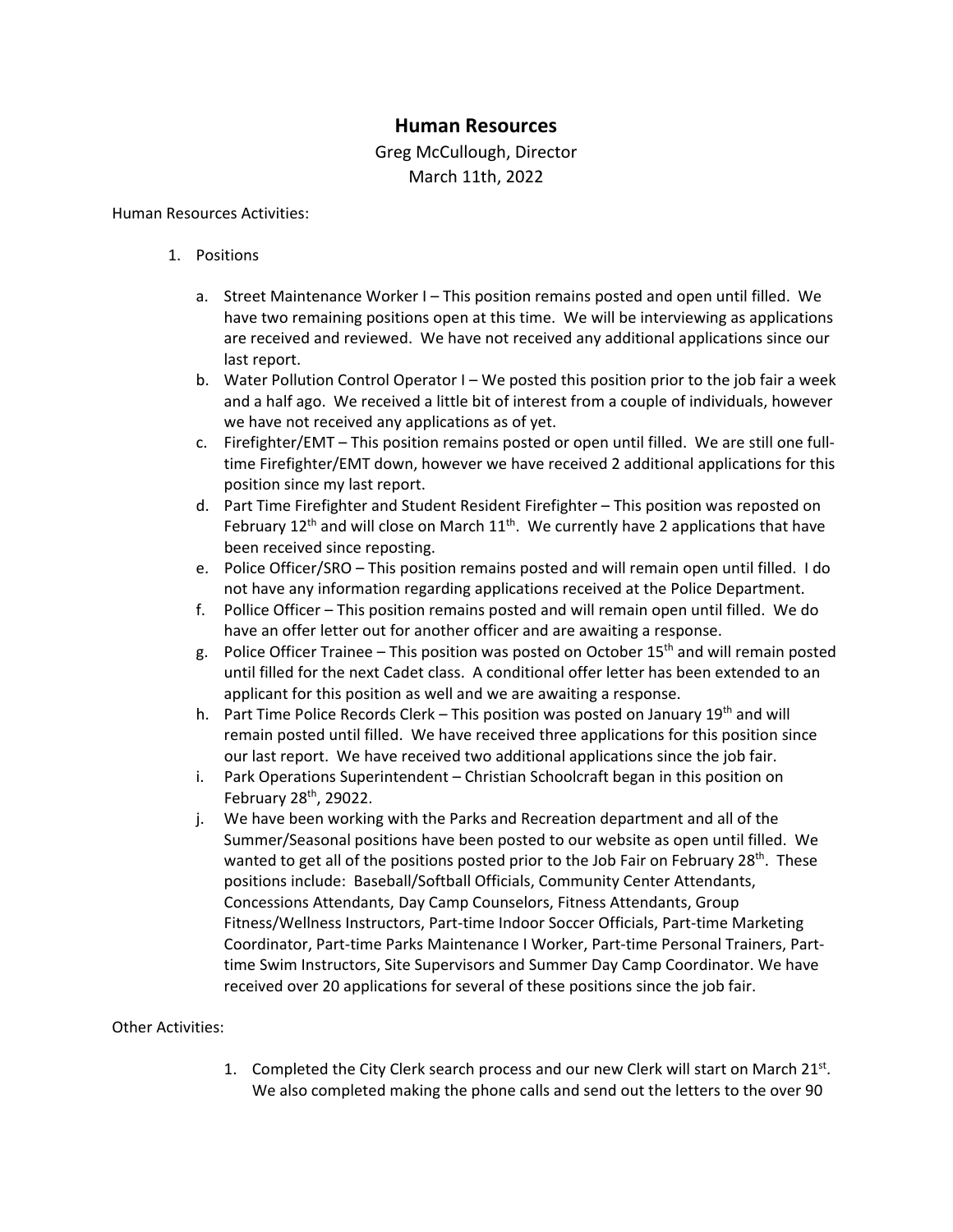applicants we had submit applications for this position. Also, completed all of the documentation associated with this process.

- 2. Kathy and I are working on the submission of our 1095-C electronic report to the IRS and this should be completed next week.
- 3. Assisted the Fire Department with their BC interview process.
- 4. Assisted the Fire Department with some additional meetings requiring Human Resources personnel. We have one more meeting to complete.
- 5. Had a meeting with an instructor regarding future Manager/Supervisor training onsite for ADA, harassment awareness and legal concepts for managers and supervisors that we will provide in late Spring. We are now looking at this in the middle of May and are looking at providing training for all employees in person.
- 6. Organized and set up a Safety Committee meeting on March  $8<sup>th</sup>$ . Jake Wolfenden will be in attendance who is our Safety Consultant from Summit Safety Group. An extensive agenda has been completed and delivered to the Safety committee.
- 7. Kathy spent a great deal of time getting ready for the Job Fair, working on our Wellness program and completing entry and documentation associated with hiring and changes.

Upcoming Activities:

- 1. Continue to work on hiring personnel for our various open positions.
- 2. Continue to work on the development of a revised City Safety Manual and completing setting up a Safety Committee meeting with Jake Woolfendon.
- 3. Continue to reconcile City benefits statements due to beginning of year wage changes that affect various benefits.
- 4. Meet with our UCM 4410 Wellness program students and administrator on Friday to coordinate wellness activities for the semester.
- 5. Any other projects as assigned.

Respectfully Submitted,

Greg McCullough Human Resource Director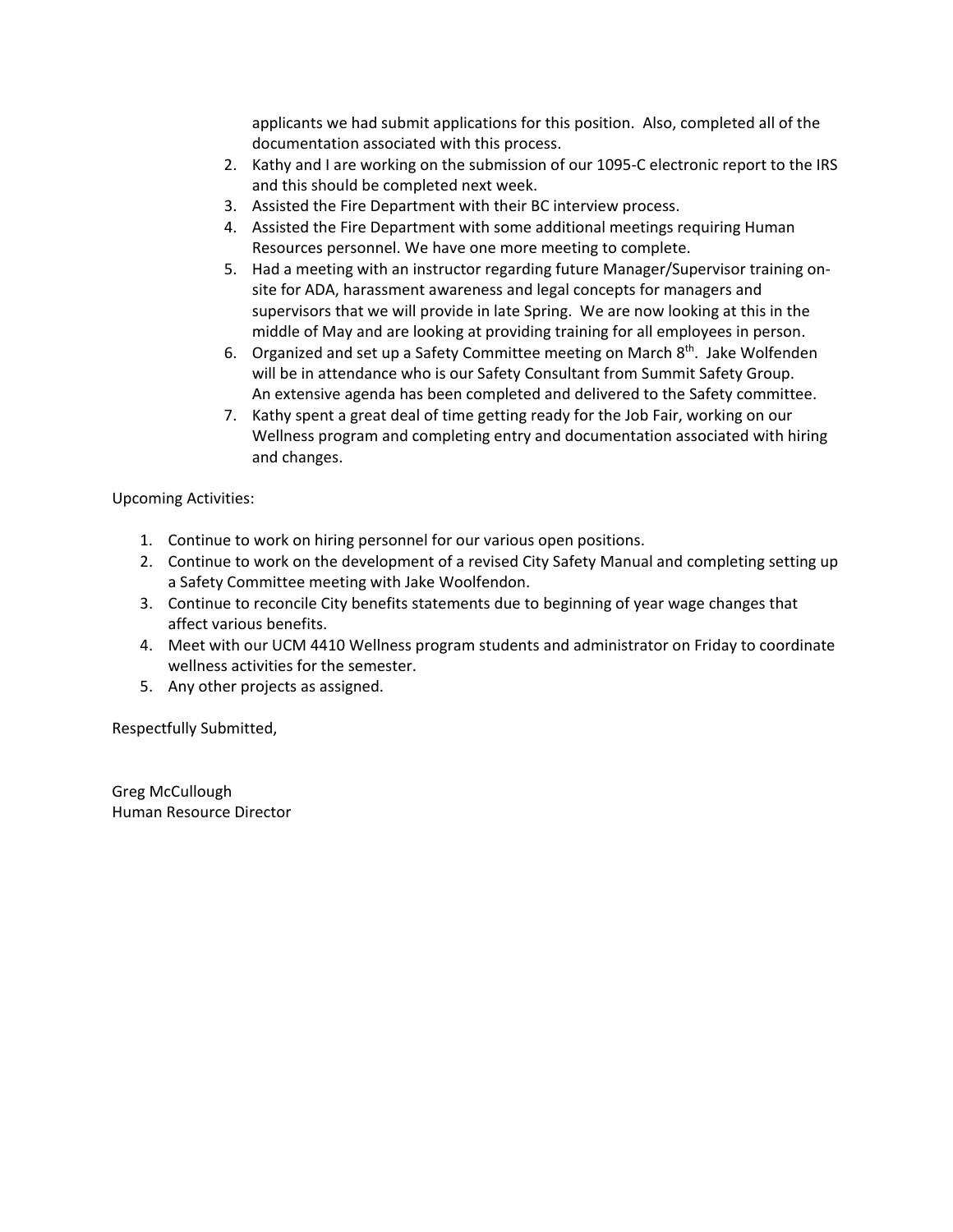# **WCVB DIRECTOR'S REPORT**

Marcy Barnhart, Director of Tourism March 9, 2022

### **Spirit Trail**

I met with Spirit Trail Coalition representatives David Peerbolte and Sallie Ashe on Thursday, February 24 regarding promotion of the Spirit Trail and the various loops they have created to get those in Warrensburg to the three Rock Island Trail spearheads in Johnson County (Chilhowee, Leeton and Medford). The WCVB will assist the Coalition as much as possible with their marketing efforts.

### **Skyhaven Airport**

I met with Benjamin West, Skyhaven Airport manager, on March 3, 2022, at the airport for a tour of the facility and to discuss our area's tourism. He is interested in attending an upcoming WCVB Board meeting to discuss the airport and the role it can play in our area's tourism.

### **Warrensburg Arts Commission**

I was contacted by Allison Robbins on projects the WCVB and Warrensburg Arts Commission could potentially work on together. I'm very excited about this opportunity. A meeting has been scheduled for Thursday, March 17.

## **Grant Update**

*MDT Grant Program:* 

The MDT Second Quarter MMG Reimbursement request was received and deposited (\$15,717) on March 1, 2022.

The MDT MMG 2022-2023 application deadline is May 27, 2022. The WCVB is eligible to apply for up to \$25,000. Staff is reviewing and will present the application to the Board at the May WCVB Board meeting. The WCVB received \$70,000 from the MDT MMG Program in 2021-2022.

### *WCVB 2022 Grant Program:*

The WCVB Board reviewed applications at the February Board meeting in closed session. Three applications were received for the January review period. Grants were awarded to the John William Boone Heritage Foundation-Boone Symposium, Johnson County Cancer Foundation Golf Tournament, and the Whitworth Foundation's Blaine Whitworth Golf Tournament.

The next application deadline is Friday, April 29.

### **2022 WCVB Board Meetings**

In 2022, the WCVB Board Meetings will be held in-person quarterly and by Zoom in-between. Information regarding the meetings can be found on the City's and WCVB's websites. The in-person meetings will be held at the Municipal Building in the Council Chambers.

The Board meets the second Thursday of the month at 10 a.m.

| <b>In-Person</b> | Zoom      |
|------------------|-----------|
| January          | February  |
| April            | March     |
| July             | May       |
| October          | June      |
|                  | August    |
|                  | September |
|                  | November  |
|                  | December  |

### **April Meeting**

The next WCVB Board meeting will be in-person *10 am Thursday, April 14*. The meeting will start with housecleaning items (minutes, financial reports, etc.) and then we will take a tour of 205 N Holden Street-the future home of the Warrensburg Visitor Center! The WCVB would like to welcome the City Council and any City staff to join the board on the tour.